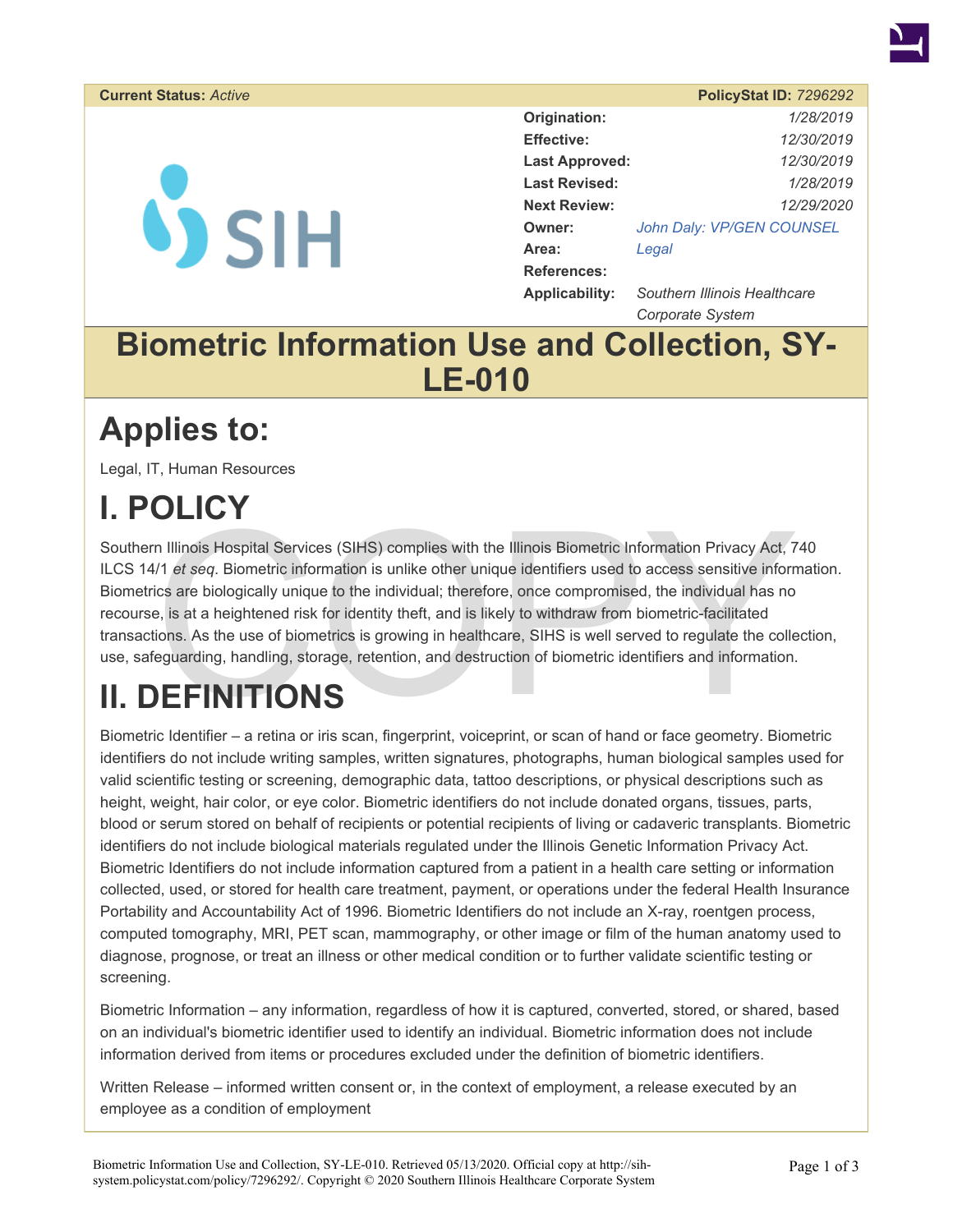## **III. RESPONSIBILITIES**

- 1. Human Resources maintains and safeguards records applicable to the Illinois Biometric Information Privacy Act as identified in this policy.
- 2. IT maintains and safeguards the information technology involved in the storage, collection, and maintenance of the Biometric Information and Biometric Identifiers, except those items which are contractually obligated to be performed by a third party.
- 3. General Counsel's office
	- 1. Approves written release
	- 2. Reviews and approves any associated contracts

### **IV. EQUIPMENT/MATERIALS**

- 1. Release/consent form
- 2. Contracts

# **V. PROCEDURE**

- 1. Biometric Identifiers and Biometric Information are maintained in accordance with the Illinois Biometric Information Privacy Act.
- 2. Biometric Identifiers and Biometric Information may be collected after the individual, whose information is being collected, has signed a written release.
	- 1. The written release to be signed is approved by the General Counsel's office prior to signature.
- metric Identifiers and Biometric Information are maintained in accordance with the Illinois Biomormation Privacy Act.<br>
metric Identifiers and Biometric Information may be collected after the individual, whose information g 3. Biometric Identifiers and Biometric Information may be stored for three (3) years after the individual's last interaction with SIHS or when the initial purpose for collecting or obtaining such identifier or information has been satisfied, whichever one comes first.
- 4. At no time shall SIHS contract with or enter into an agreement with an outside party or vendor to sell, lease, trade, or otherwise profit from a person's biometric identifier or biometric information.
- 5. SIHS will not disclose, redisclose, or otherwise disseminate a person's biometric identifier or biometric information unless:
	- 1. The subject of the biometric identifier or biometric information or the subject's legally authorized representative consents to the disclosure or redisclosure
	- 2. The disclosure or redisclosure is required by State or federal law or municipal ordinance or
	- 3. The disclosure is pursuant to a valid warrant or subpoena issued by a Court
- 6. If Biometric Identifiers or Biometric Information is to be collected, the following process is followed:
	- 1. The individual providing the information is provided an approved consent form for the particular device, software, or vendor which will be storing the information.
	- 2. The individual then signs the consent form.
		- A. A copy of the signed consent form may be provided to the individual upon request.
	- 3. The individual may then provide the sample including the Biometric Identifiers or Biometric Information.